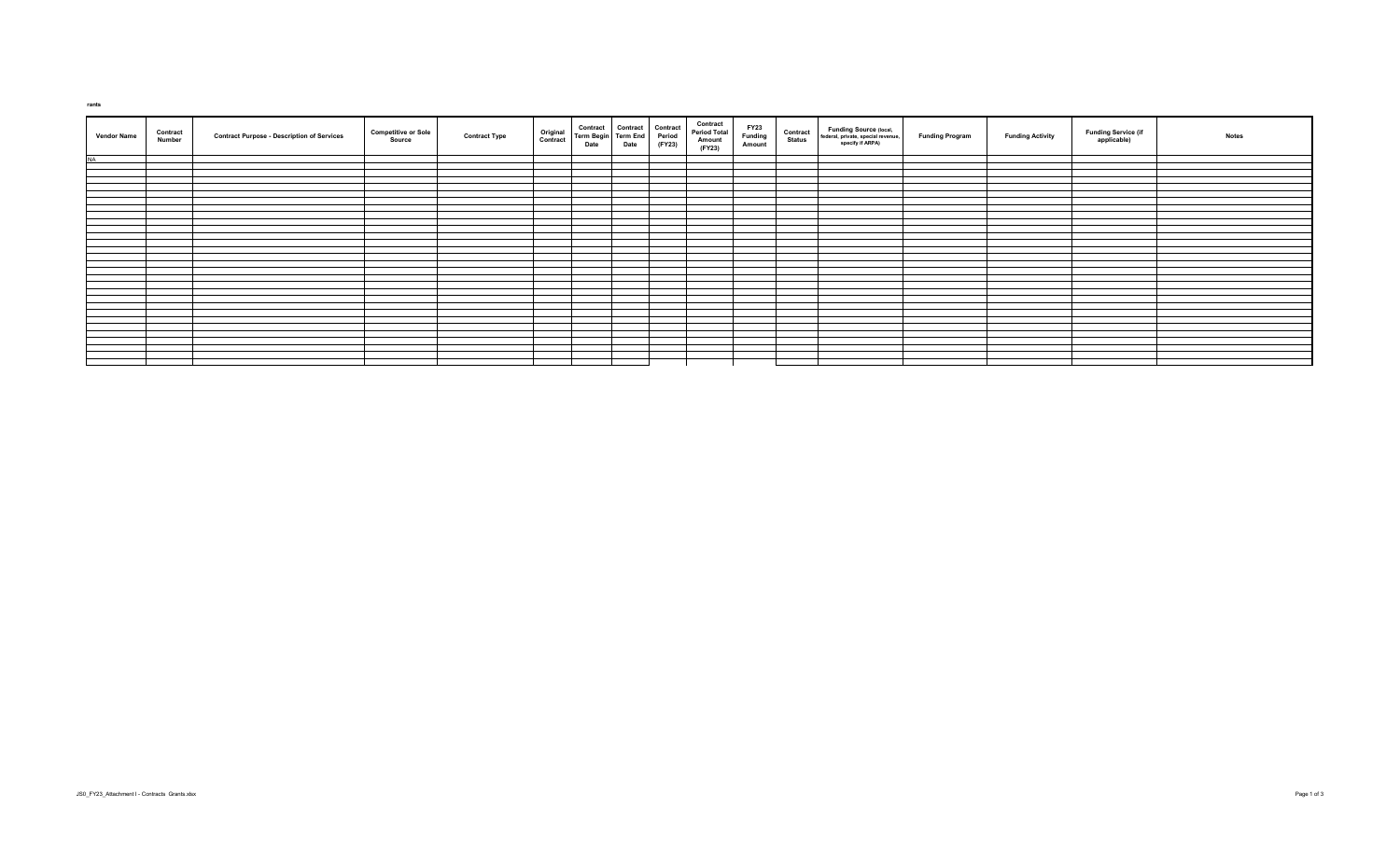| <b>Grantee Name</b> | Grant<br>Number | <b>Grant Purpose - Description of Services</b> | <b>Competitive or Sole</b><br>Source | Original<br>Grant<br>Amount | Grant Term Grant Term<br>Begin Date End Date | Grant<br>Period<br>(FY23) | <b>Grant Period</b><br><b>Total Amount</b><br>(FY23) | <b>FY23</b><br><b>Funding</b><br>Amount | <b>Grant Status</b> | Funding Source (local,<br>federal, private, special<br>revenue, specify if ARPA) | <b>Funding Program</b> | <b>Funding Activity</b> | <b>Funding Service (if</b><br>applicable) | <b>Notes</b> |
|---------------------|-----------------|------------------------------------------------|--------------------------------------|-----------------------------|----------------------------------------------|---------------------------|------------------------------------------------------|-----------------------------------------|---------------------|----------------------------------------------------------------------------------|------------------------|-------------------------|-------------------------------------------|--------------|
|                     |                 |                                                |                                      |                             |                                              |                           |                                                      |                                         |                     |                                                                                  |                        |                         |                                           |              |
|                     |                 |                                                |                                      |                             |                                              |                           |                                                      |                                         |                     |                                                                                  |                        |                         |                                           |              |
|                     |                 |                                                |                                      |                             |                                              |                           |                                                      |                                         |                     |                                                                                  |                        |                         |                                           |              |
|                     |                 |                                                |                                      |                             |                                              |                           |                                                      |                                         |                     |                                                                                  |                        |                         |                                           |              |
|                     |                 |                                                |                                      |                             |                                              |                           |                                                      |                                         |                     |                                                                                  |                        |                         |                                           |              |
|                     |                 |                                                |                                      |                             |                                              |                           |                                                      |                                         |                     |                                                                                  |                        |                         |                                           |              |
|                     |                 |                                                |                                      |                             |                                              |                           |                                                      |                                         |                     |                                                                                  |                        |                         |                                           |              |
|                     |                 |                                                |                                      |                             |                                              |                           |                                                      |                                         |                     |                                                                                  |                        |                         |                                           |              |
|                     |                 |                                                |                                      |                             |                                              |                           |                                                      |                                         |                     |                                                                                  |                        |                         |                                           |              |
|                     |                 |                                                |                                      |                             |                                              |                           |                                                      |                                         |                     |                                                                                  |                        |                         |                                           |              |
|                     |                 |                                                |                                      |                             |                                              |                           |                                                      |                                         |                     |                                                                                  |                        |                         |                                           |              |
|                     |                 |                                                |                                      |                             |                                              |                           |                                                      |                                         |                     |                                                                                  |                        |                         |                                           |              |
|                     |                 |                                                |                                      |                             |                                              |                           |                                                      |                                         |                     |                                                                                  |                        |                         |                                           |              |
|                     |                 |                                                |                                      |                             |                                              |                           |                                                      |                                         |                     |                                                                                  |                        |                         |                                           |              |
|                     |                 |                                                |                                      |                             |                                              |                           |                                                      |                                         |                     |                                                                                  |                        |                         |                                           |              |
|                     |                 |                                                |                                      |                             |                                              |                           |                                                      |                                         |                     |                                                                                  |                        |                         |                                           |              |
|                     |                 |                                                |                                      |                             |                                              |                           |                                                      |                                         |                     |                                                                                  |                        |                         |                                           |              |
|                     |                 |                                                |                                      |                             |                                              |                           |                                                      |                                         |                     |                                                                                  |                        |                         |                                           |              |
|                     |                 |                                                |                                      |                             |                                              |                           |                                                      |                                         |                     |                                                                                  |                        |                         |                                           |              |
|                     |                 |                                                |                                      |                             |                                              |                           |                                                      |                                         |                     |                                                                                  |                        |                         |                                           |              |
|                     |                 |                                                |                                      |                             |                                              |                           |                                                      |                                         |                     |                                                                                  |                        |                         |                                           |              |
|                     |                 |                                                |                                      |                             |                                              |                           |                                                      |                                         |                     |                                                                                  |                        |                         |                                           |              |
|                     |                 |                                                |                                      |                             |                                              |                           |                                                      |                                         |                     |                                                                                  |                        |                         |                                           |              |
|                     |                 |                                                |                                      |                             |                                              |                           |                                                      |                                         |                     |                                                                                  |                        |                         |                                           |              |
|                     |                 |                                                |                                      |                             |                                              |                           |                                                      |                                         |                     |                                                                                  |                        |                         |                                           |              |
|                     |                 |                                                |                                      |                             |                                              |                           |                                                      |                                         |                     |                                                                                  |                        |                         |                                           |              |
|                     |                 |                                                |                                      |                             |                                              |                           |                                                      |                                         |                     |                                                                                  |                        |                         |                                           |              |
|                     |                 |                                                |                                      |                             |                                              |                           |                                                      |                                         |                     |                                                                                  |                        |                         |                                           |              |
|                     |                 |                                                |                                      |                             |                                              |                           |                                                      |                                         |                     |                                                                                  |                        |                         |                                           |              |
|                     |                 |                                                |                                      |                             |                                              |                           |                                                      |                                         |                     |                                                                                  |                        |                         |                                           |              |

 **Grants**